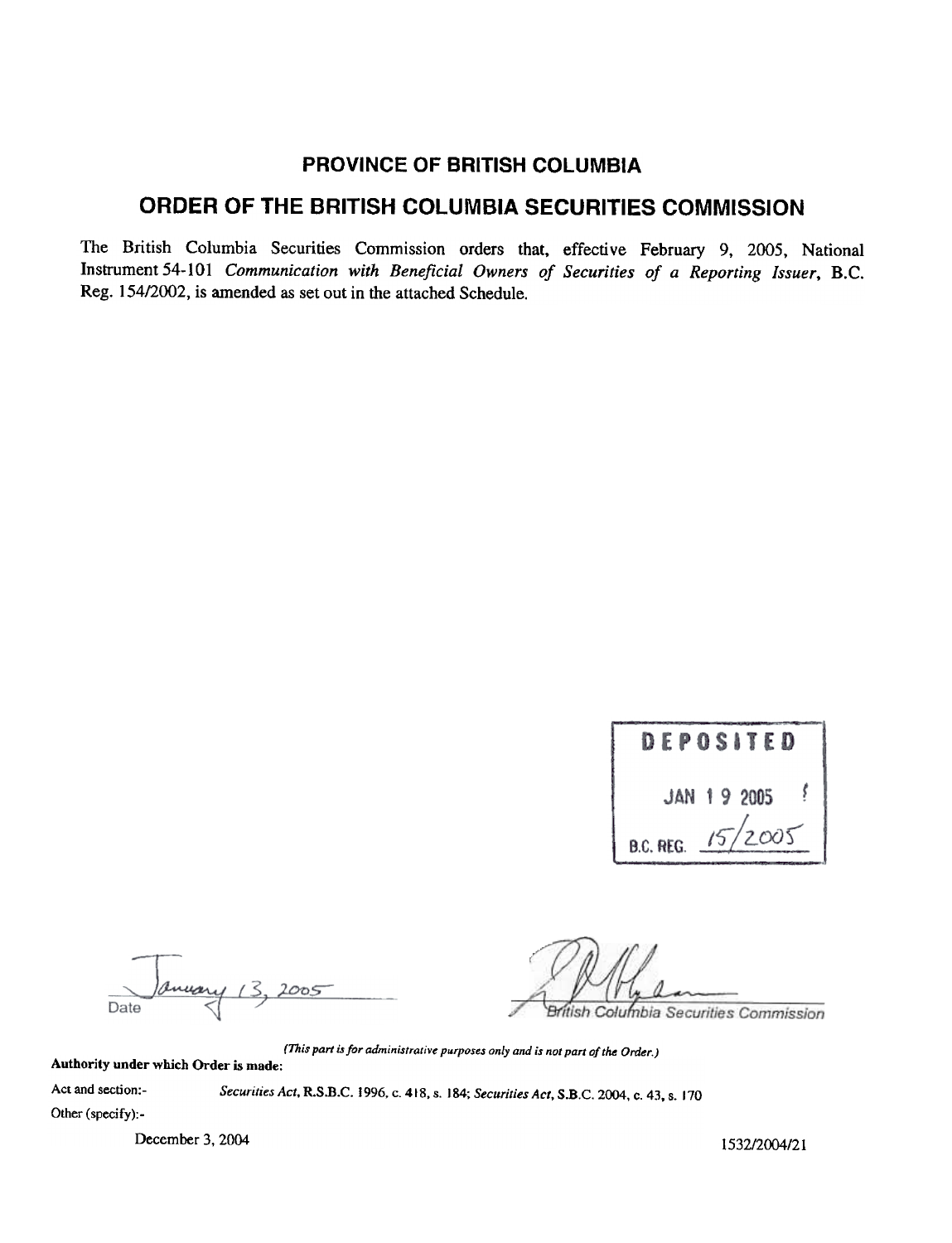## **SCHEDULE**

The definition of "legal proxy" in section 1.1 is repealed and the following substituted: 1

> "legal proxy" means a voting power of attorney, in the form of Form 54-l0lF8, granted to a beneficial owner or to a person designated by the beneficial owner, by either an intermediary or a reporting issuer under a written request of the beneficial owner; .

2 The definition of "routine business" in section 1.1 is repealed.

## 3 Section 1.1 is amended by adding the following definitions:

## "special resolution" for a meeting,

- (a) has the same meaning given to the term "special resolution" under corporate law, or
- (b) if no such term exists under corporate law, means a resolution that is required to be passed by at least two-thirds of the votes cast;

"special meeting" means a meeting at which a special resolution is being submitted to the securityholders of a reporting issuer; .

- Section 2.2 (2) (h) is repealed and the following substituted: 4
	- (h) whether the meeting is a special meeting.
- 5 Section 2.20 is amended by adding "2.1 (b)," after "time prescribed in subsections".
- Section 3.2 (b) is amended in paragraph (iii) by adding "if applicable," at the beginning of that paragraph. 6
- 7 Section 3.3 is repealed and the following substituted:
- 3.3 Transitional Instructions from Existing Clients An intermediary that holds securities on behalf of a client in an account that was opened before the coming into force of this Instrument
	- (a) may seek new instructions from its client in relation to the matters to which the client response form pertains; and
	- (b) in the absence of new instructions from the client, shall rely on the instructions previously given or deemed to have been given by the client under NP41 in respect of that account, on the following basis:
		- (i) If the client chose to permit the intermediary to disclose the client's name and security holdings to the issuer of the security or other sender of material, the client is a NOBO under this Instrument;
		- (ii) If the client was deemed to have permitted the intermediary to disclose the client's name and security holdings to the issuer of the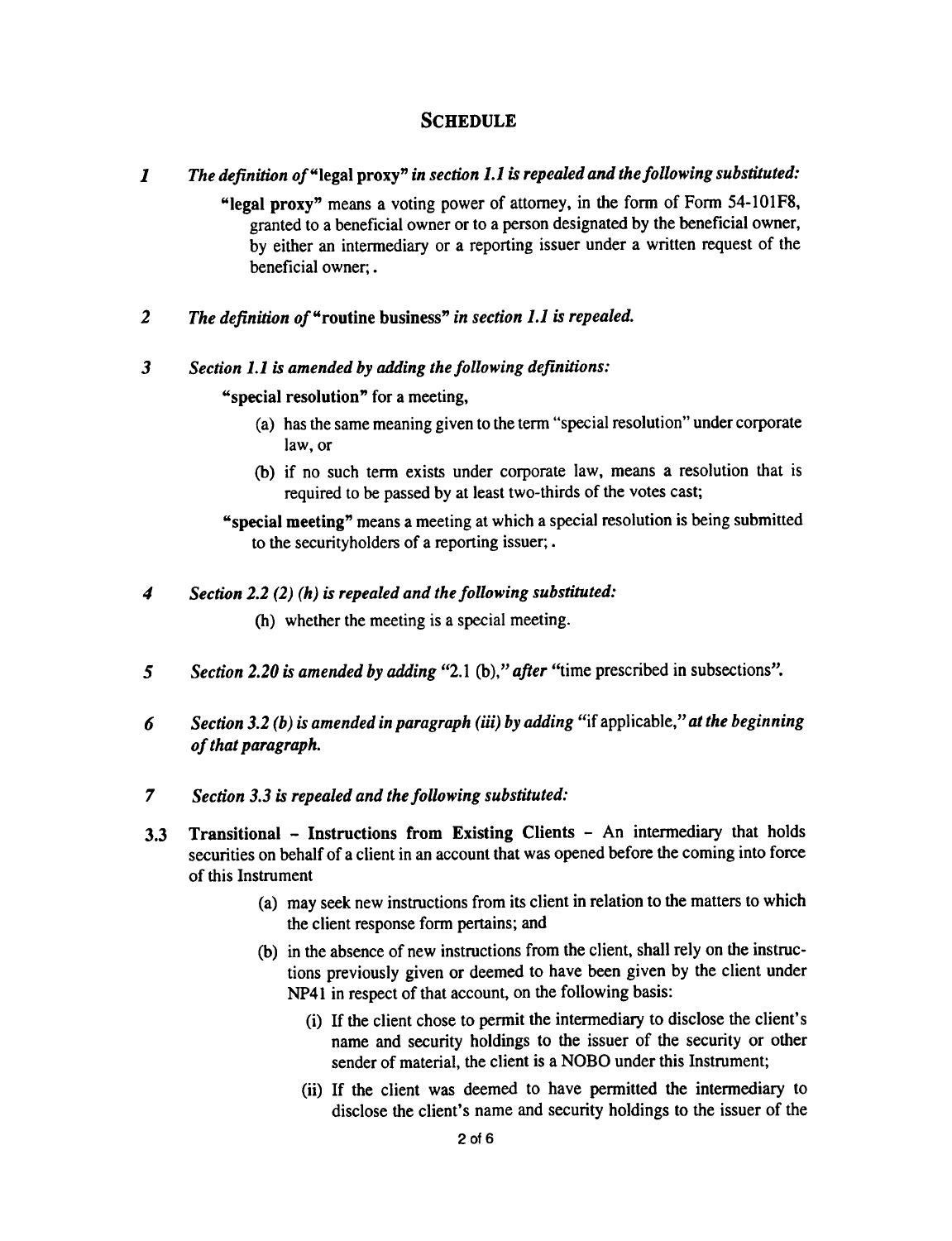security or other sender of material, the intermediary may choose to treat the client as a NOBO under this Instrument;

- (iii) If the client chose not to permit the intermediary to disclose the client's name and security holdings to the issuer of the security or other sender of material, the client is an OBO under this Instrument;
- (iv) If the client chose not to receive material relating to annual or special meetings of securityholders or audited financial statements, the client is considered to have declined under this Instrument to receive:
	- (A) proxy-related materials that are sent in connection with a securityholder meeting;
	- (B) financial statements and annual reports that are not part of proxy-related materials; and
	- (C) materials sent to securityholders that are not required by corporate or securities law to be sent to registered securityholders;
- (v) If the intermediary was permitted not to provide material relating to annual meetings of securityholders or audited financial statements, the client is considered to have declined under this Instrument to receive:
	- (A) proxy-related materials that are sent in connection with a securityholder meeting that is not a special meeting;
	- (B) financial statements and annual reports that are not part of proxy-related materials; and
	- (C) materials sent to securityholders that are not required by corporate or securities law to be sent to registered securityholders;
- (vi) If the client chose to receive material relating to annual or special meetings of securityholders and audited financial statements, the client is considered to have chosen under this Instrument to receive all security holder materials sent to beneficial owners of securities;
- (vii) The client is considered to have chosen under this Instrument as the client's preferred language of communication the language that has been customarily used by the intermediary to communicate with the client.

## 8 The following section is added:

- 4.8 Fees from Persons or Companies other than Reporting Issuers A proximate intermediary that receives securityholder materials from a person or company that is not a reporting issuer for sending to beneficial owners is not required to send the securityholder materials to any beneficial owners or intermediaries that are clients of the proximate intermediary unless the proximate intermediary receives reasonable assurance of payment for the delivery of the securityholder materials.
- 9 Section 6.2 (1) is repealed and the following substituted: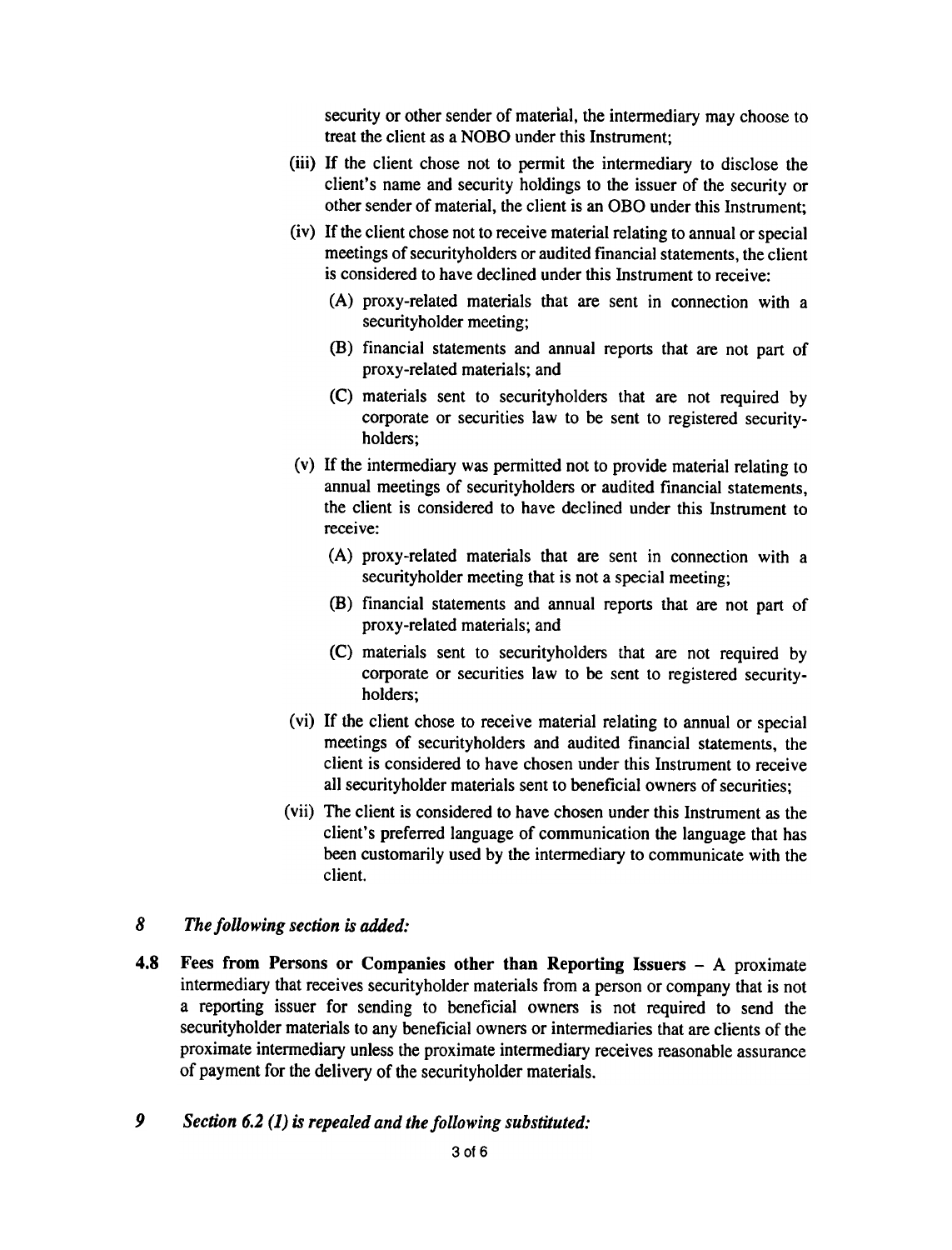- (I) A person or company may take any action permitted under this Instrument to be taken by a reporting issuer and, in so doing, has all the rights, and is subject to all of the obligations, of a reporting issuer in connection with that action, unless this Instrument specifies a different right or obligation.
- 10 Section 6.2 (3) is amended by striking out "section 2.18" and substituting "paragraphs  $2.12$  (1) (a) and (b), sections  $2.14$  and  $2.18$ ".
- 11 Section 6.2 is amended by adding the following subsection:
	- (6) A person or company, other than a reporting issuer to which the request relates, that sends materials indirectly to beneficial owners shall pay to the proximate intermediary a fee for sending the securityholder materials to the beneficial owners.
- 12 Part 7 is repealed and the following substituted:

## PART 7 - USE OF NOBO LIST AND INDIRECT SENDING OF MATERIALS

- 7.1 Use of NOBO List No reporting issuer or other person or company shall use a NOBO list or a report prepared under section 5.3 relating to the reporting issuer and obtained under this Instrument, except in connection with:
	- (a) sending securityholder materials to NOBOs in accordance with this Instrument;
	- (b) an effort to influence the voting of securityholders of the reporting issuer;
	- ( c) an offer to acquire securities of the reporting issuer; or
	- (d) any other matter relating to the affairs of the reporting issuer.
- 7.2 Indirect Sending of Materials No person or company other than the reporting issuer shall send any materials indirectly to beneficial owners of a reporting issuer under section 2.12 of this Instrument except in connection with:
	- (a) an effort to influence the voting of securityholders of the reporting issuer;
	- (b) an offer to acquire securities of the reporting issuer; or
	- (c) any other matter relating to the affairs of the reporting issuer.

#### 13 Form 54-101F1 is amended by

(a) striking out the second and third paragraphs under the heading "Disclosure of Beneficial Ownership Information" and substituting the following:

If you DO NOT OBJECT to the disclosure of your beneficial ownership information, please mark the first box in Part 1 of the form. In those circumstances, you will not be charged with any costs associated with sending securityholder materials to you.

If you OBJECT to the disclosure of your beneficial ownership information by us, please mark the second box in Part 1 of the form. If you do this, all materials to be delivered to you as a beneficial owner of securities will be delivered by us. [Instruction: Disclose particulars of any fees or charges that the intermediary may require an objecting beneficial owner to pay in connection with the sending of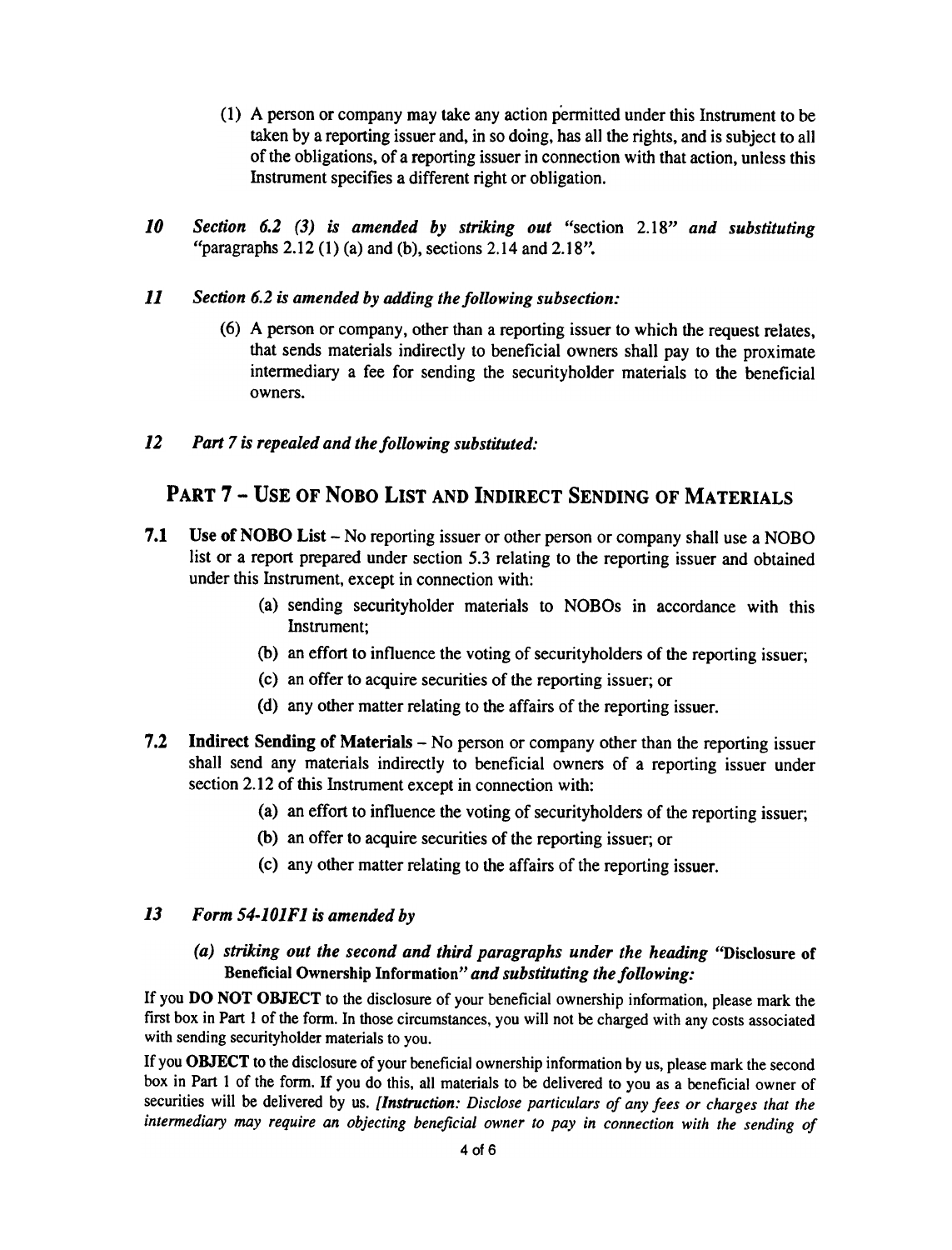securityholder materials.] ,

#### (b) striking out the third paragraph under the heading "Receiving Securityholder Materials" and substituting the following:

Securities law permits you to decline to receive security holder materials. The three types of materials that you may decline to receive are:

- (a) proxy-related materials, including annual reports and financial statements, that are sent in connection with a securityholder meeting;
- (b) annual reports and financial statements that are not part of proxy-related materials; and
- (c) materials that a reporting issuer or other person or company sends to securityholders that are not required by corporate or securities law to be sent to registered holders. ,

### (c) striking out the paragraph under the heading "Electronic Delivery of Documents" and substituting the following:

Securities law permits us to deliver some documents by electronic means if the consent of the recipient to the means of delivery has been obtained. Please provide your electronic mail address if you have one.

*(Instruction: If applicable, either (1) state if the client wishes to receive documents by electronic delivery* from the intermediary, the client should complete. sign and return an enclosed consent form with the client response form or (2) inform the client that electronic delivery of documents by the intermediary may be available upon his or her consent, and provide information as to how the client may provide that consent.] , and

## (d) repealing Part 2 -Receiving Securityholder Materials and substituting the following:

## PART 2 - RECEIVING SECURITYHOLDER MATERIALS

Please mark the corresponding box to show what materials you want to receive. Securityholder materials sent to beneficial owners of securities consist of the following materials: ( a) proxy-related materials for annual and special meetings; (b) annual reports and financial statements that are not part of proxy-related materials; and (c) materials sent to securityholders that are not required by corporate or securities law to be sent.

- [ ] I WANT to receive ALL securityholder materials sent to beneficial owners of securities.
- [ ] I DECLINE to receive ALL securityholder materials sent to beneficial owners of securities. (Even if I decline to receive these types of materials, I understand that a reporting issuer or other person or company is entitled to send these materials to me at its expense.)
- [] I WANT to receive ONLY proxy-related materials that are sent in connection with a special meeting.

(Important note: These instructions do not apply to any specific request you give or may have given to a reporting issuer concerning the sending of interim financial statements of the reporting issuer. In addition, in some circumstances, the instructions you give in this client response form will not apply to annual reports or financial statements of an investment fund that are not part of proxy-related materials. An investment fund is also entitled to obtain specific instructions from you on whether you wish to receive its annual report or financial statements, and where you provide specific instructions, the instructions in this form with respect to financial statements will not apply.)

## 14 Form 54-l0lF2 is amended

## (a) in Item 7.5 of Part 1 by repealing paragraph  $(a)$  and substituting the following:

(a) the type of meeting (annual, special or annual and special); , and